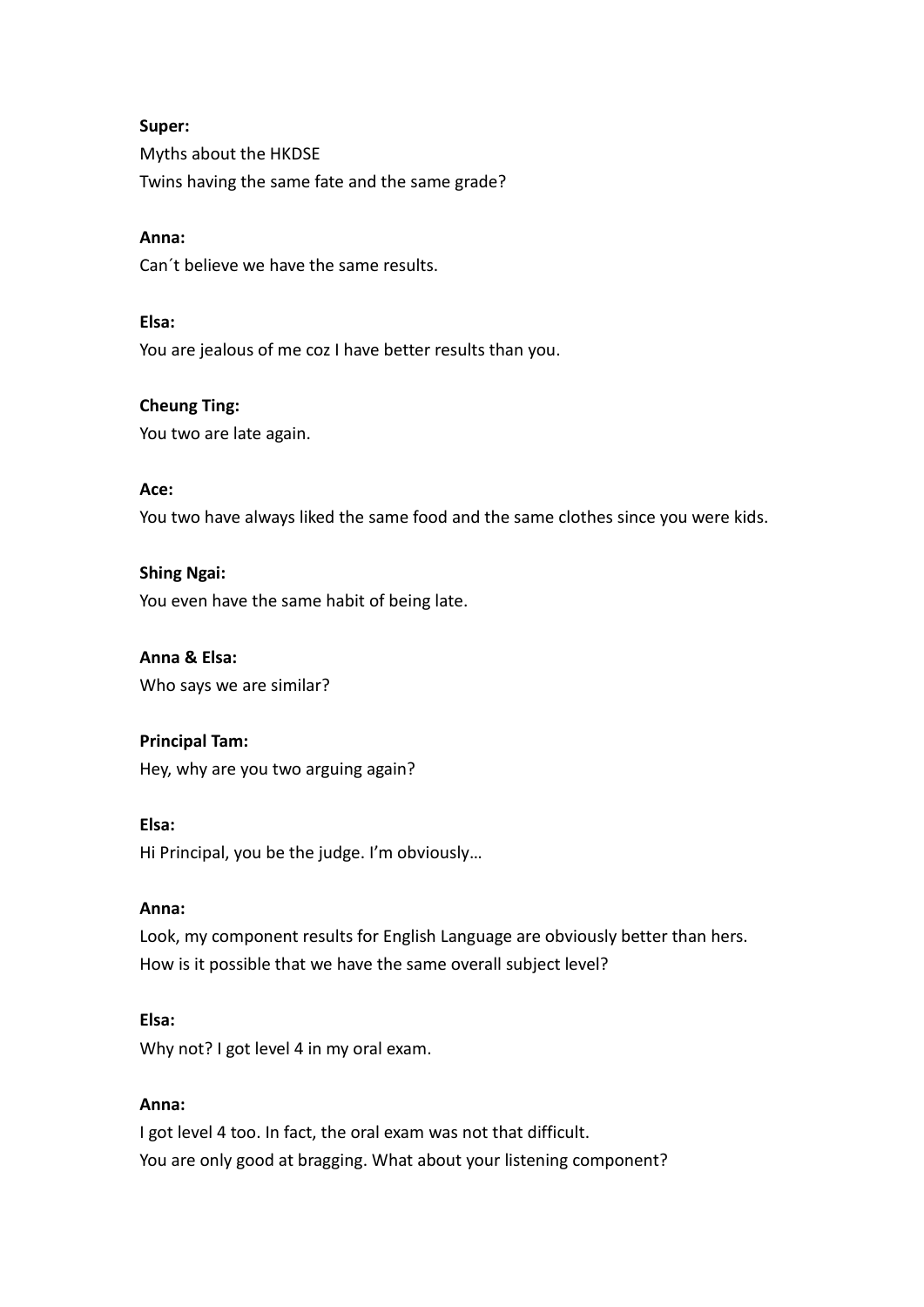# **Elsa:**

I got level 3. That paper was easy. Maybe someone was just not good at listening.

## **Anna:**

How did you manage to get a level 3? If I didn´t have a cold that day, I would have got at least level 4.

## **Elsa:**

Yeah, boast about it only when you get a level 4, till then…

### **Shing Ngai:**

When it comes to quarrelling, you two would have got level 5<sup>\*\*</sup>.

#### **Principal Tam:**

What levels did you get in each component of English Language?

#### **Anna:**

I got levels 3, 3, 2, 4. The overall result is level 3.

### **Elsa:**

I got levels 2, 2, 3, 4. The overall result is level 3 too.

#### **Ming:**

In fact, I think the subject level is normally the average of the levels of individual papers.

There is no point in arguing.

### **Anna:**

Anyway, I did better than you.

### **Elsa:**

No way, I have better results. Just look at my results notice.

# **Anna & Elsa:**

My results are better. No, mine is better…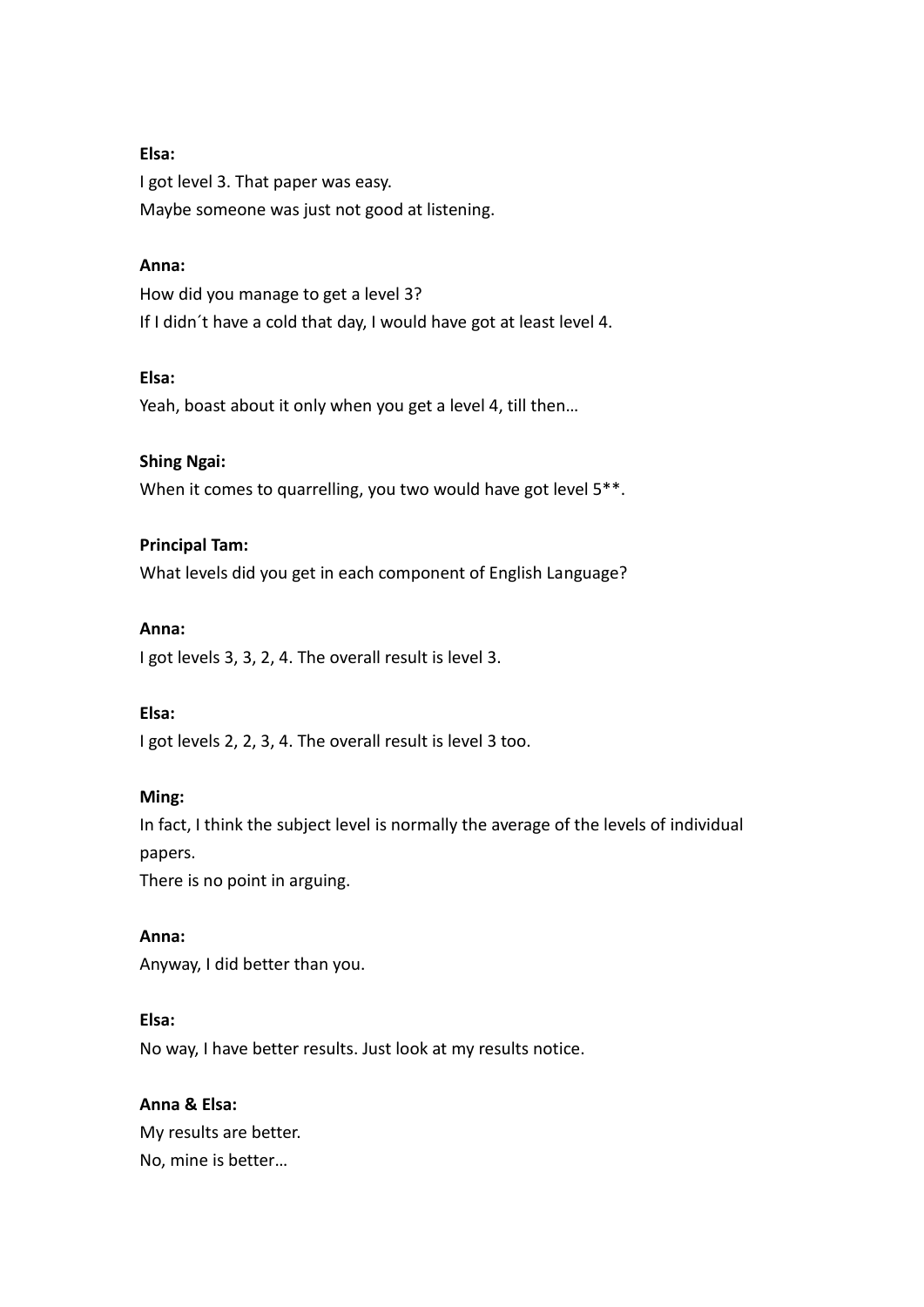## **Principal Tam:**

Alright, alright, you two come along with me.

Here are some test tubes. Some are thicker and some are thinner. Similar to the subject of English Language, it consists of different components. They include Reading (1. Reading), Writing (2. Writing), Listening (3. Listening & Integrated Skills), Oral and School-based Assessment (4. Speaking). Each component carries a different weighting in the overall subject mark.

### **Super:**

20%/25%/30%/25%

# **Principal Tam:**

Elsa, these test tubes with green liquid represent your results in English Language. They are levels 2, 2, 3 and 4.

# **Super:**

Level 2/ Level 2/ Level 3/ Level 4

# **Principal Tam:**

Anna, these test tubes with orange liquid represent your results, namely levels 3,3,2,and 4.

### **Super:**

Level 3/ Level 3/ Level 2/ Level 4

# **Principal Tam:**

Now pour the liquid of these four test tubes into these two identical beakers. Now, what do you see?

# **Anna & Elsa:**

They look almost the same.

# **Principal Tam:**

See, although you got different marks in different components, your total subject marks are both within the range of level 3.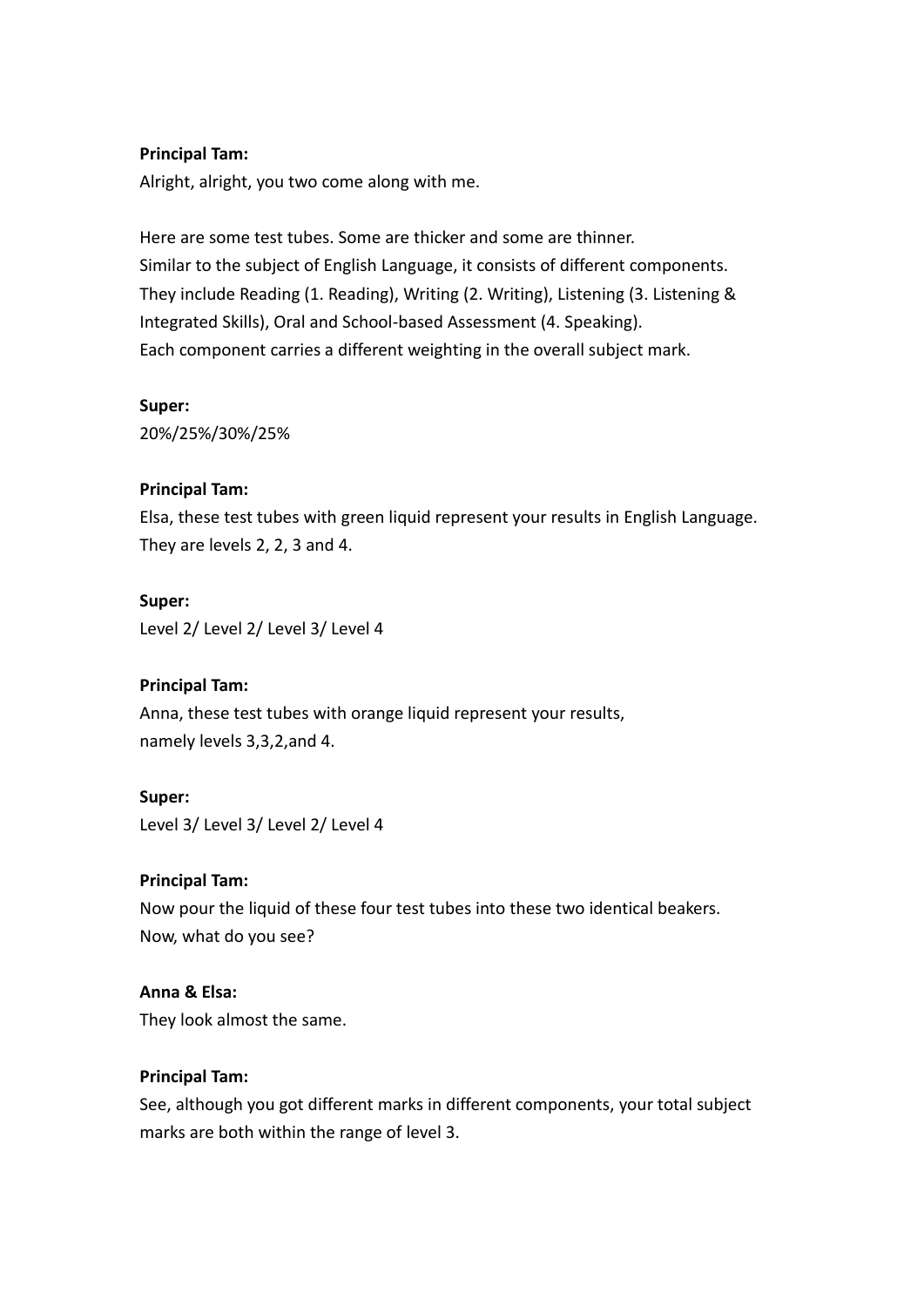# **Super:**

Level 3/ Level 3

# **Principal Tam:**

In fact, the calculation of the overall subject mark of English Language is not like what Ming said.

It isn´t calculated by simply averaging the component grades but is the sum of the component marks.

In other words, the final subject level is determined by the overall subject marks and the cut score of each level.

Since your overall subject marks met the requirement of the same level, both of you have naturally got the same grade.

So, why argue about it?

# **Anna:**

Um, it smells good, let me treat you.

# **Elsa:**

Let´s eat.

**Anna:** Wait, don´t eat it yet, it's too hot.

**Ming:** Not quarrelling anymore! Great!

**Anna & Elsa:** Were we quarrelling? You must be dreaming.

# **Shing Ngai:**

If there is a memory loss contest, they will win.

**Anna & Elsa:**

Principal, I´ve bought you some fish balls.

# **Super:**

For details about processing of marks and the determination of component and subject levels, please visit the HKEAA website: